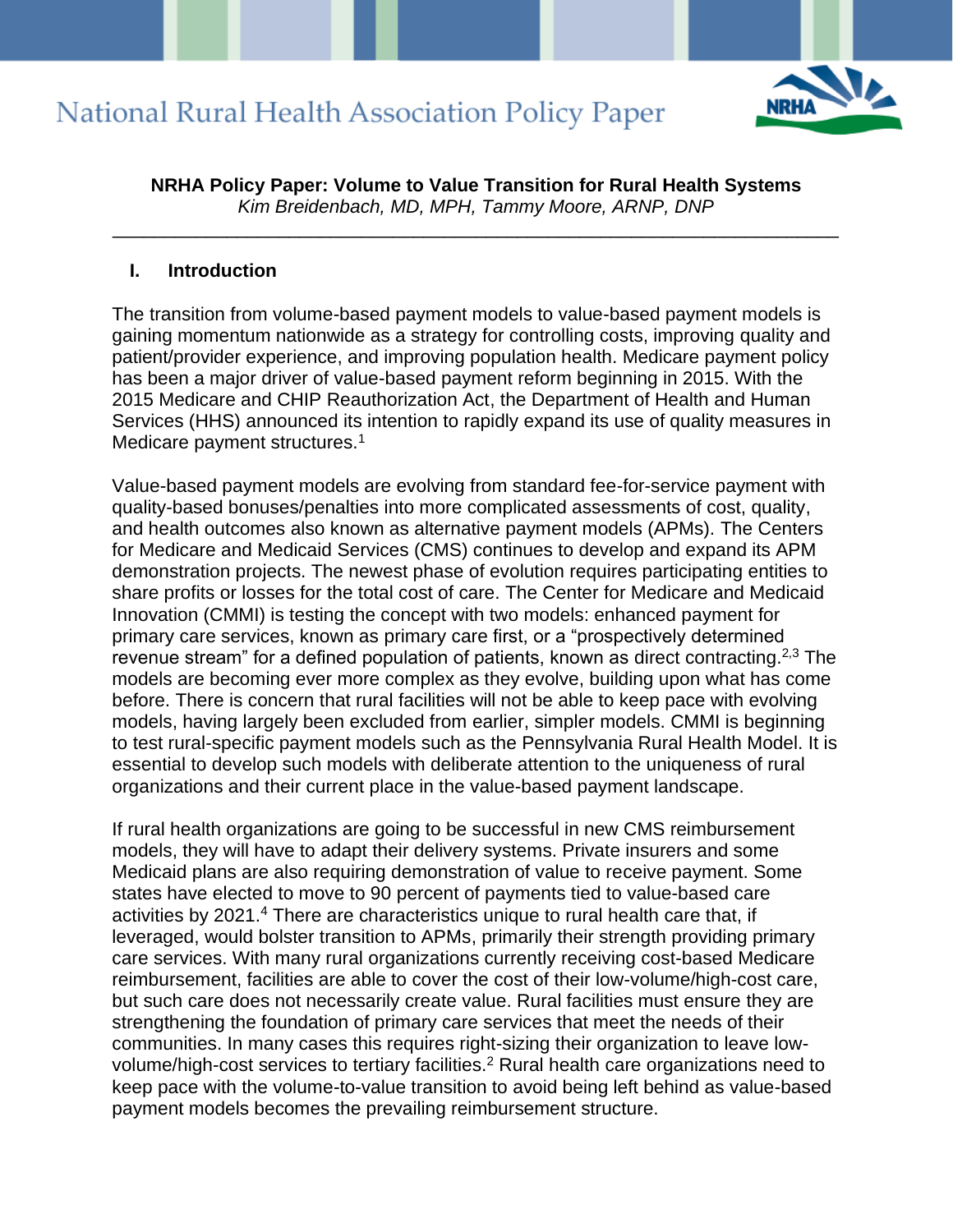

## **II. Foundations for rural health care success in value-based payment models**

### *Primary care*

In an episodic, fee-for-service payment model (sickness model of care), care is most often sought after evidence of disease or injury. The fee-for-service model lends itself to a focus on diagnosis and treatment and rewards ancillary testing, procedures, hospitalization, and evaluation in higher-cost areas like emergency departments. It puts relatively little emphasis on prevention, management, and care coordination, which are key functions of primary care. Primary care has been reliably linked to lower total cost of care and improved health outcomes for individuals and communities – the same stated goals of the movement toward value-based payment models.<sup>5</sup> Indeed, a recent analysis of Medicare Shared Savings Program data concluded that "a strong foundation of advanced primary care as embodied in the patient-centered medical home is critical to the success of care delivery reforms."<sup>6</sup> Rural health care facilities' natural role in the health care landscape is to provide access to comprehensive, team-based primary care.<sup>7</sup>

As an example, using registered nurses as care coordinators who are equipped to help patients navigate the health care landscape has demonstrated cost-effectiveness and statistical reductions in avoidable hospitalizations, emergency department use, and readmissions to inpatient units. $8$  This is achieved through activities like medication reconciliation and addressing social resource gaps such as transportation barriers. Studies in the use of RN care coordinators with Medicaid patients have demonstrated RN care coordination serves those with chronic illnesses, but there is also benefit from coordinating preventative care for patients who have yet to experience disease. 8

Rural communities will benefit when rural health care organizations increase their primary care footprint. Value-based payment models designed to support this type of rural growth may incentivize them to do so.

### *Rural health networks*

Rural health care facilities are already working within networks in order to make best use of limited resources. In the sickness care model, care coordination with other health care institutions is required to connect patients to advanced treatment modalities and specialist care. As a result, relationships between rural facilities and larger tertiary centers already exist. Collaborative networks among rural health care facilities allow participants to share resources and innovations and create economies of scale. Examples of such networks exist at the state level and have proven to be effective for quality improvement, cost reduction, and community engagement.<sup>9</sup> Success in valuebased payment models will require coordinated and collaborative work with other local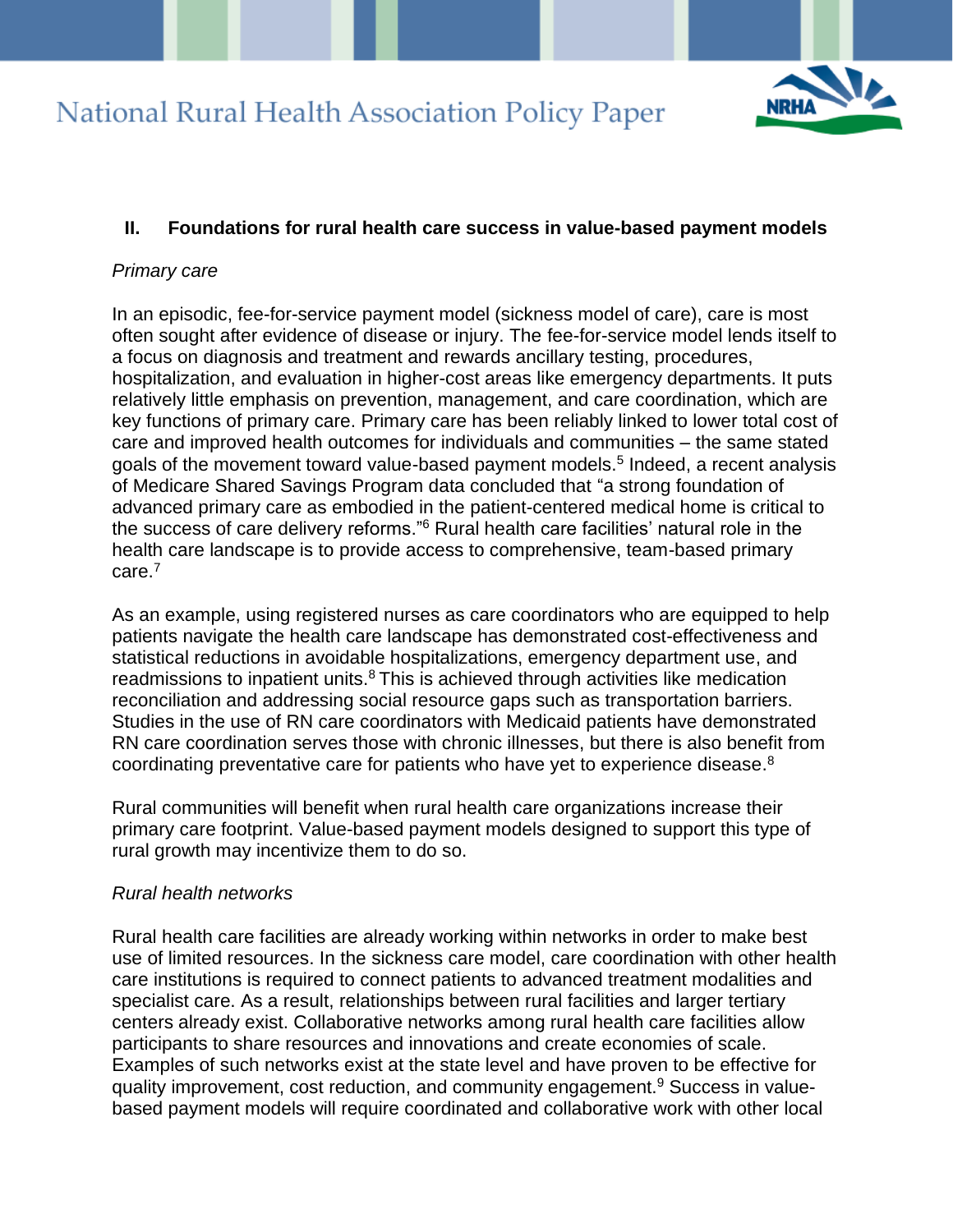

and regional health care facilities, social services, and community-based organizations. Additionally, this collaborative model will provide opportunities to develop broader valuebased care contracts. As such, rural health care facilities can leverage existing networks and collaborations to support their transition to value-based payment models.

### *Rural health care facilities as anchor institutions*

Rural hospitals serve as the cornerstone of their communities, and closure of these facilities places rural communities at risk. Alternatively, a strong health care organization may provide significant contributions to well-being in rural areas along with the addition of jobs and access to care for its members. Spending on health care in rural communities positively impacts local economies, and the presence of a health care organization may assist in attracting new businesses. On average, a critical access hospital can sustain a payroll exceeding \$6 million with employment of 140 people.<sup>10</sup> As such, rural hospitals may be the largest employer in their region, with the health sector constituting 14 percent of total employment.<sup>10</sup>

From this position as anchor institutions, rural health care facilities can influence local policy such as economic and housing policy, which can shift the social determinants of health in the region.<sup>11</sup> They can also influence the well-being of the surrounding community by partnering to fill social service gaps within communities.12,13 Already deeply embedded in the community, rural health care facilities are in an excellent position to affect health at the population level.

It is necessary that rural health care facilities thrive within value-based payment systems to avoid the loss of this vital resource. Closure of a rural health care facility will compromise a wide range of health-related services. Foremost it limits access to primary care, emergency care, and specialty care provided onsite or remotely from networked clinicians. It also removes a key partner in the work of evaluating and responding to social and behavioral health needs in order to promote community health. Finally, hospital closure can place an economic strain on the community, which correlates with diminished health.

### **III. Barriers to rural health care success in value-based payment models**

#### *Restricted opportunities to participate*

Thus far, rural health care facilities' uptake of value-based payment models is lower than urban counterparts. For example, analysis of 2017 data from the CMS Quality Payment Program shows that 7.8 percent of non-metropolitan primary care clinicians participated in one of Medicare's APMs, 31.7 percent participated in the mandatory merit-based incentive payment systems (MIPS), and 60.5 percent did not participate in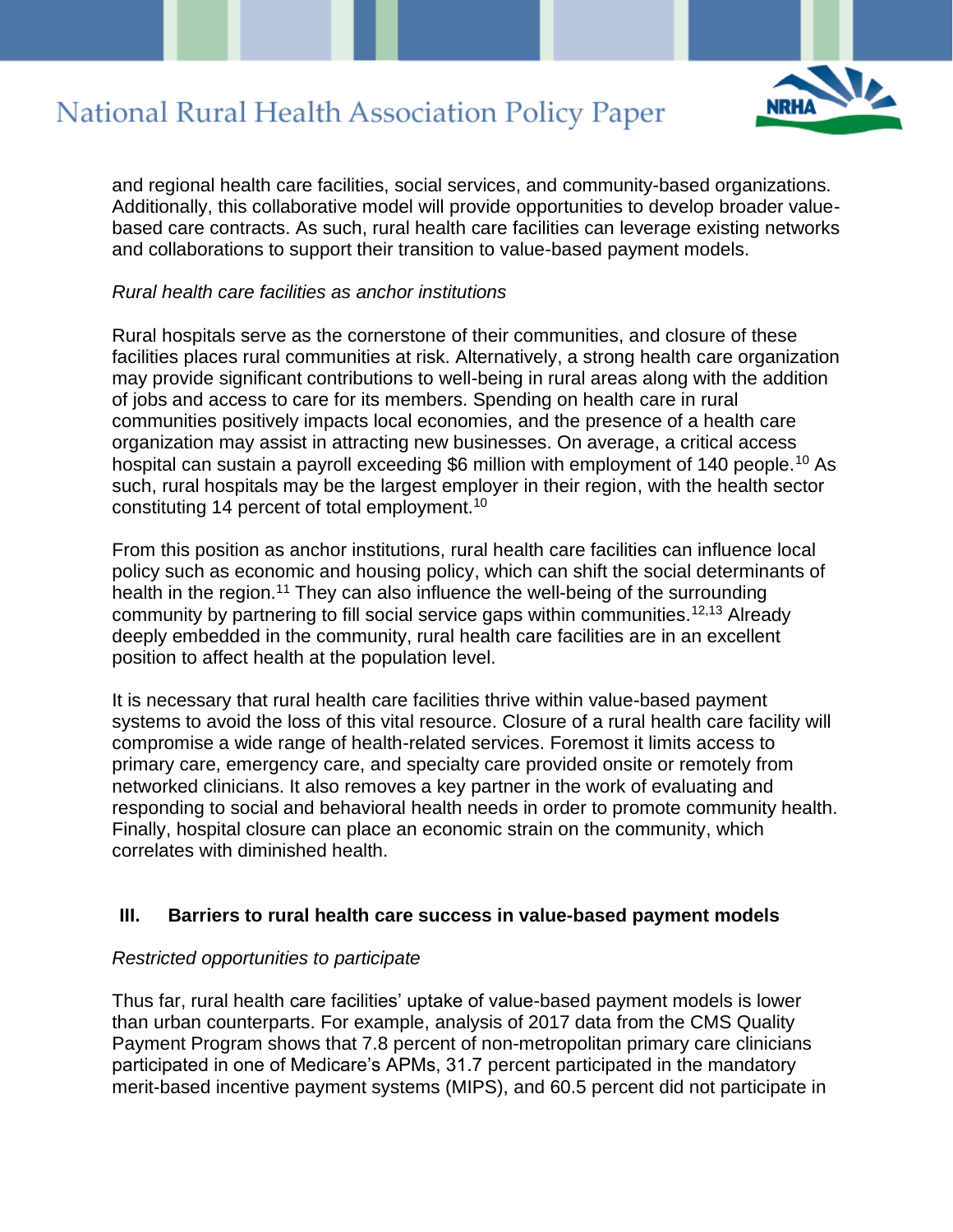

any type of quality payment program because they were MIPS exempt based on low volume or low allowed charges thresholds.<sup>14</sup>

CMS and HHS recognize that rural health care facilities face barriers to participating in value-based payment models. Indeed, the decision to exclude small practices from MIPS was made to avoid undue quality reporting burden. However, raising the lowvolume thresholds in 2018 has further limited the number of rural primary care clinicians required to participate.<sup>15</sup> In addition, rural health clinics, federally qualified health centers, and critical access hospitals are also unable to participate in some of Medicare's APMs because of the current reimbursement model used in those locations.<sup>16,17,18</sup> Exclusion from federal value-based programs is impeding many rural health care organizations' ability to transform by decreasing opportunities for early learning in quality improvement and data reporting.<sup>17</sup>

### *Technical barriers*

In the absence of federal mandates, rural health care organizations are voluntarily transitioning to value-based care delivery systems. Some are able to participate in value-based payment demonstrations through Medicaid or private insurers. Even when opportunities for transformation are present, rural health care organizations may face barriers to success. The most commonly cited barriers can be broadly categorized as 1) limited resources and expertise and 2) inadequate infrastructure needed to create value-driven change.

#### Limited resources:  $16,17,19$

- Time: Less likely to have staff members with time dedicated to monitoring and pursuing performance improvement strategies such as care coordination and chronic disease management.
- Human capital: Less likely to have staff members with expertise in quality improvement, population health management, systems change.
- Money: Less able to absorb upfront cost associated with updating expertise and infrastructure and expanding staff time for value-based care activities.
- Informatics: Less ability to access and use data to guide decision making and resource utilization.

#### Inadequate infrastructure: 16,17,19

- Electronic health record (EHR): Depending on capabilities, may hinder the ability to identify risk and value and report performance data.
	- Data accuracy requires documentation accuracy by providers.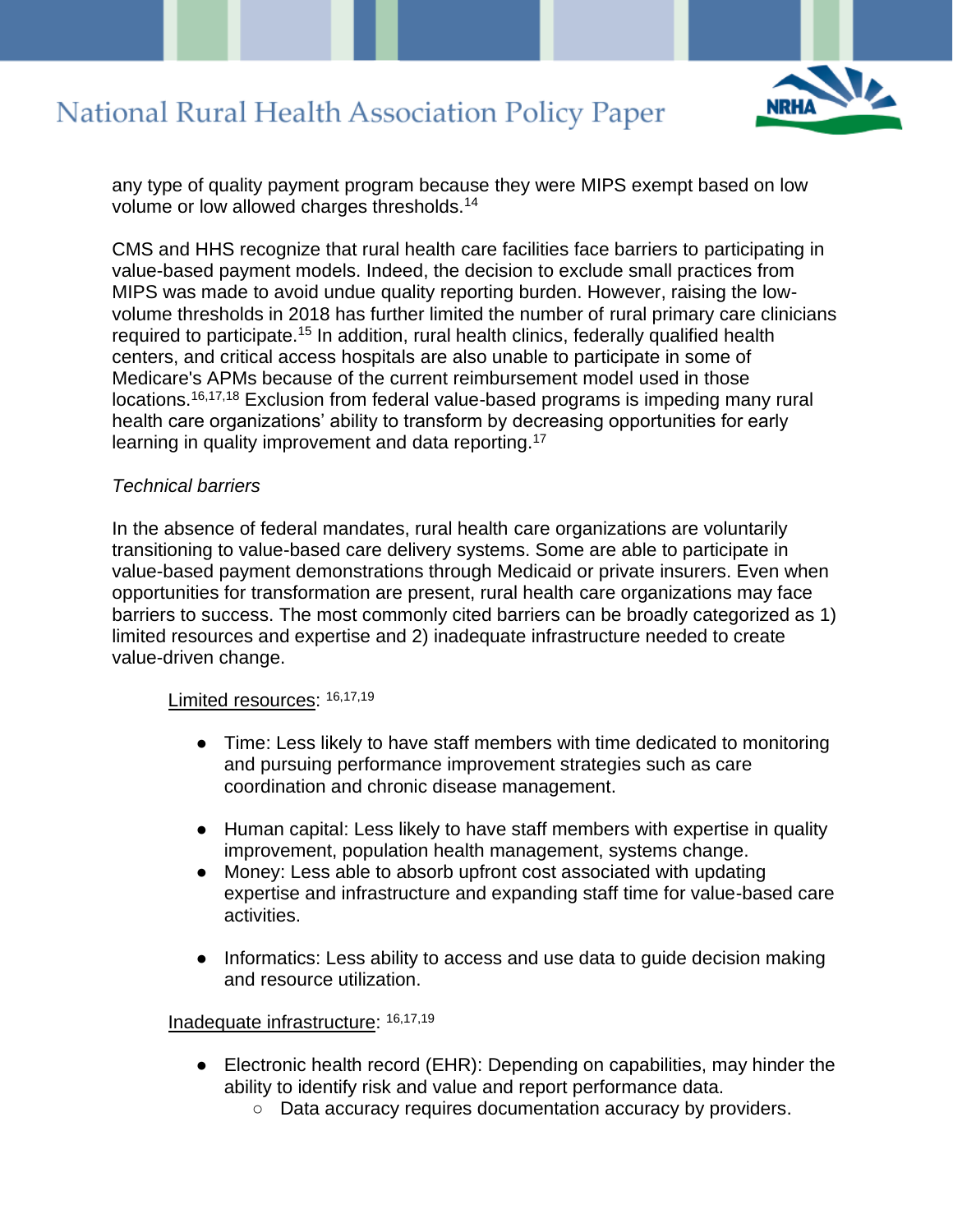

- Data accuracy requires a reliable method for extracting data from the EHR.
- Data reporting requires a method for transmitting data from EHR to health system users and to payors.
- Lack of interoperability between and among reporting entities.
- Broadband access: Inadequate broadband access limits patient engagement in their own health care and rural health systems' ability to demonstrate electronic exchange of information, as required by MIPS.
- Financial risk assessment tools: Limits the ability to understand the financial implications of incorporating new payment models into existing financial structure.
- Population health management tools: Limits the ability to understand the risk profile of a panel of patients and direct resources appropriately.
- Limited patient ability to utilize electronic access to services due to unsophisticated personal technology.

Technical barriers are critical to overcome because they limit a rural health care facility's opportunity to create and demonstrate their value to the public and prospective payors and partners.<sup>17</sup> In addition, facilities that are required to report quality data to CMS but are unable to do so because of technical barriers will begin receiving negative payments from CMS. These penalties are set to increase over time, placing additional financial burden on often already strained organizations.

### *Rural-relevant quality measures*

Even when rural health care facilities have the opportunity, expertise, and resources to participate in value-based payment models, such facilities may still contend with performance measures that do not effectively measure and reward value in the rural setting. The Department of Health and Human Services contracted with the National Quality Forum (NQF) to define the issues around measuring rural health care quality and recommend a set of rural-relevant quality measures. These reports, published in 2015 and 2018, identified three criteria by which quality measures used for rural valuebased payment should be evaluated.18,20

First, NQF recommends that the measures be cross-cutting, meaning they apply in multiple settings to a wide range of patients and practices. Examples of cross-cutting measures include advanced care planning, weight assessment/nutrition counseling, and medication reconciliation. Second, rural-relevant measures should be resistant to low case volume in order to avoid invalid or unreliable results. Third, quality measures should address transitions of care because many rural facilities do not provide high-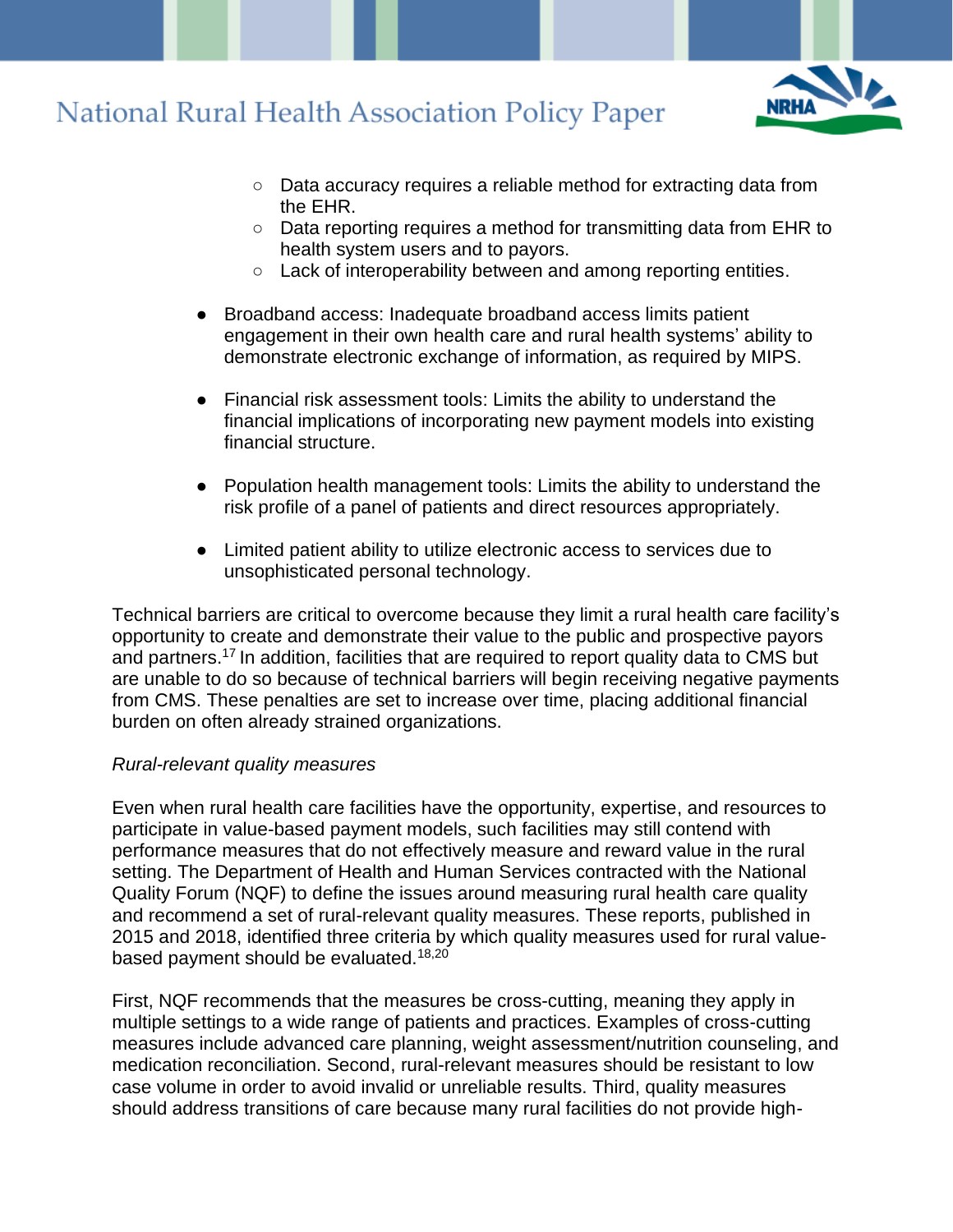

acuity or highly specialized care. Rather, they are responsible for connecting patients to higher levels of care when appropriate. This requires collaboration between rural facilities, emergency medical transport services, and tertiary care centers to create value within cooperative networks.<sup>20</sup>

There are additional factors impacting accurate measurement of rural health care quality such as access to care, aging rural populations, poorer populations, and more risky behaviors such as smoking and inadequate exercise. There is no consensus about whether or how to include these factors when defining rural health care value.<sup>17,18,20</sup> Rural-relevant health care quality measures are necessary to accurately determine rural health care value.

#### *Financial reliance on episodic care*

Rural health care facilities that focus on episodic care have been financially vulnerable within the sickness model of care. In recognition of financial vulnerability, CMS created the critical access hospital designation in 1997, which offers cost-based payment schemes within the fee-for-service model but still leaves hospitals heavily dependent on volumes.<sup>21</sup> Regardless, 121 rural hospitals have closed since 2010.<sup>22</sup> Reduced ED visits and fewer admissions to inpatient units are tenets of value-based care. Decreasing those revenue streams creates increased pressure to be profitable in other service lines in order to stay solvent.

Some health systems have responded by building up primary care as the focal point for cost savings and improved quality and have been financially successful in the volumeto-value transition.<sup>23</sup> However, during the transition, most facilities can withstand two to five years of limited income until the shift to new payment income is realized. Facilities attempting to bridge the span from fee-for-service to value-based payment must be able to withstand the financial implications of emergency department and inpatient reduction in volume. Bridging the financial chasm from fee-for-service to a payment model that incentivizes quality of care is essential to the success of rural provider organizations.

Innovation in rural health care organizations provides opportunities for financial viability in the changing marketplace. However, financial risk accompanies transformative change. Rural health care organizations may be nimble enough to change swiftly but reluctant to do so if the financial risk is too great, if the organization cannot confidently assess the risk, or if the risk is not mitigated by a diversified financial portfolio. The Pennsylvania Rural Health Model is one example of an early attempt to promote population-focused medical care using a global budget to minimize financial risk.

#### **IV. Conclusion**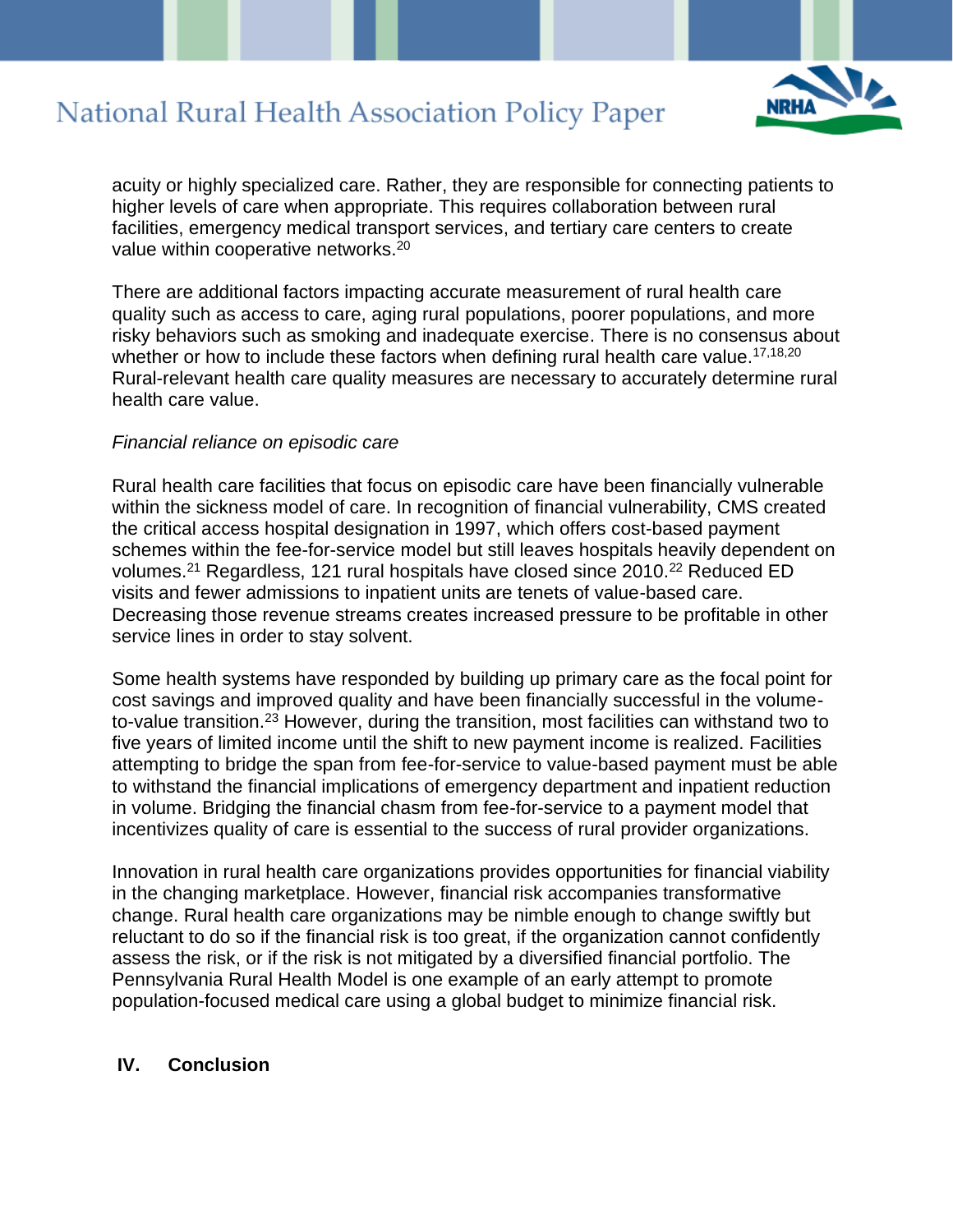

Rural health care facilities need to adapt their health care delivery systems to be successful in the evolving payment landscape. In order to transition from volume-based to value-based care delivery, rural health care facilities must have the opportunities, tools, and resources to participate in value-based payment models that recognize the unique characteristics of rural systems. Rural health care facilities have advantages that when properly supported can yield success in controlling costs, improving quality and patient/provider experience, and improving population health for rural Americans.

## **V. Policy recommendations**

- 1. Modify policy/regulations to allow CAHs, RHCs, and FQHCs to participate in federal advanced payment models without excessive financial or administrative burden.
- 2. Develop hybrid payment schemes for CAHs, RHCs, and FQHCs that allow for some ongoing cost-based reimbursement during a transitional period to valuebased payments in order to incentivize transformational change and ease the financial risk.
- 3. Authorize CMMI to immediately develop demonstration projects designed for rural health care facilities that reward comprehensive primary care. Such demonstrations projects should include:
	- a. Human-centered design approach that works for end users.
	- b. Technical assistance to develop comprehensive primary care programs that include behavioral health and community integration.
	- c. Tools to support transitional financial risk management.
	- d. Tools to support population health management.
- 4. Align reporting systems and requirements among Medicare, Medicaid, and commercial payers to ease the reporting burden for performance measures and promote interoperability.
- 5. Identify and implement rural-relevant performance measures.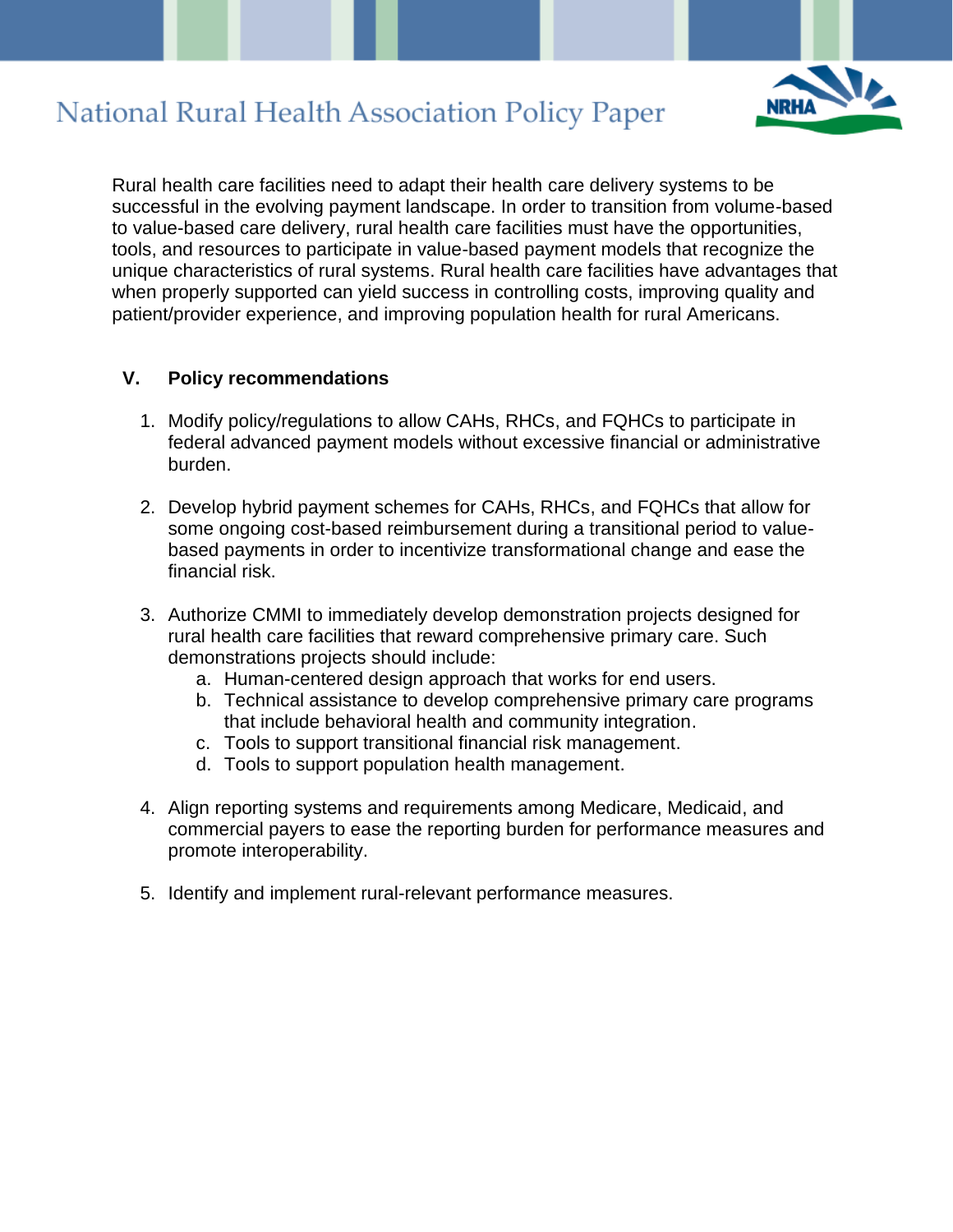

### **References List**

- 1. MACRA: MIPS & APMS. Centers for Medicare and Medicaid Services website. [https://www.cms.gov/Medicare/Quality-Initiatives-Patient-Assessment-](https://www.cms.gov/Medicare/Quality-Initiatives-Patient-Assessment-Instruments/Value-Based-Programs/MACRA-MIPS-and-APMs/MACRA-MIPS-and-APMs.html)[Instruments/Value-Based-Programs/MACRA-MIPS-and-APMs/MACRA-MIPS](https://www.cms.gov/Medicare/Quality-Initiatives-Patient-Assessment-Instruments/Value-Based-Programs/MACRA-MIPS-and-APMs/MACRA-MIPS-and-APMs.html)[and-APMs.html.](https://www.cms.gov/Medicare/Quality-Initiatives-Patient-Assessment-Instruments/Value-Based-Programs/MACRA-MIPS-and-APMs/MACRA-MIPS-and-APMs.html) Accessed November 12, 2019.
- 2. Primary Care First Model Options. Centers for Medicare and Medicaid Services website. [https://innovation.cms.gov/initiatives/primary-care-first-model-options/.](https://innovation.cms.gov/initiatives/primary-care-first-model-options/) Accessed November 12, 2019.
- 3. Direct Contracting Model Options. Centers for Medicare and Medicaid Services website. [https://innovation.cms.gov/initiatives/direct-contracting-model-options/.](https://innovation.cms.gov/initiatives/direct-contracting-model-options/) Accessed November 12, 2019.
- 4. Paying for value. Washington State Health Care Authority website. [https://www.hca.wa.gov/about-hca/healthier-washington/paying-value.](https://www.hca.wa.gov/about-hca/healthier-washington/paying-value) Accessed August 12, 2019.
- 5. Starfield B, Shi L, Macinko J. Contribution of primary care to health systems and health. *The Milbank Quarterly*. 2005;83(3):457-502.
- 6. Jabbarpour Y, Coffman M, Habib A, et al. Advanced primary care: a key contributor to successful ACOs. Patient-Centered Primary Care Collaborative and the Robert Graham Center. [https](https://www.pcpcc.org/sites/default/files/resources/PCPCC%202018%20Evidence%20Report.pdf)[://www.pcpcc.org/sites/default/files/resources/PCPCC%202018%20Evidenc](https://www.pcpcc.org/sites/default/files/resources/PCPCC%202018%20Evidence%20Report.pdf) [e%20Report.pdf.](https://www.pcpcc.org/sites/default/files/resources/PCPCC%202018%20Evidence%20Report.pdf) Published August 2018. Accessed November 29, 2019.
- 7. Mueller KJ, Alfero C, Coburn AF, et al. Primary care: the foundation for a high performance rural health care system. Rural Policy Research Institute Health Panel. http://www.rupri.org/wp-content/uploads/Primary-Care-The-Foundationfor-a-High-Performance-Rural-Health-Care-System.pdf. Published July 2018. Accessed November 12, 2019.
- 8. Khullar D, Chokshi D. Can better care coordination lower health care costs? *JAMA Netw Open*. 2018;1(7):e184295. doi:10.1001/jamanetworkopen.2018.4295
- 9. Helseth C. Rural health networks prove there is strength in numbers. Rural Health Information Hub website. [https://www.ruralhealthinfo.org/rural-](https://www.ruralhealthinfo.org/rural-monitor/rural-health-networks-strength-in-numbers/)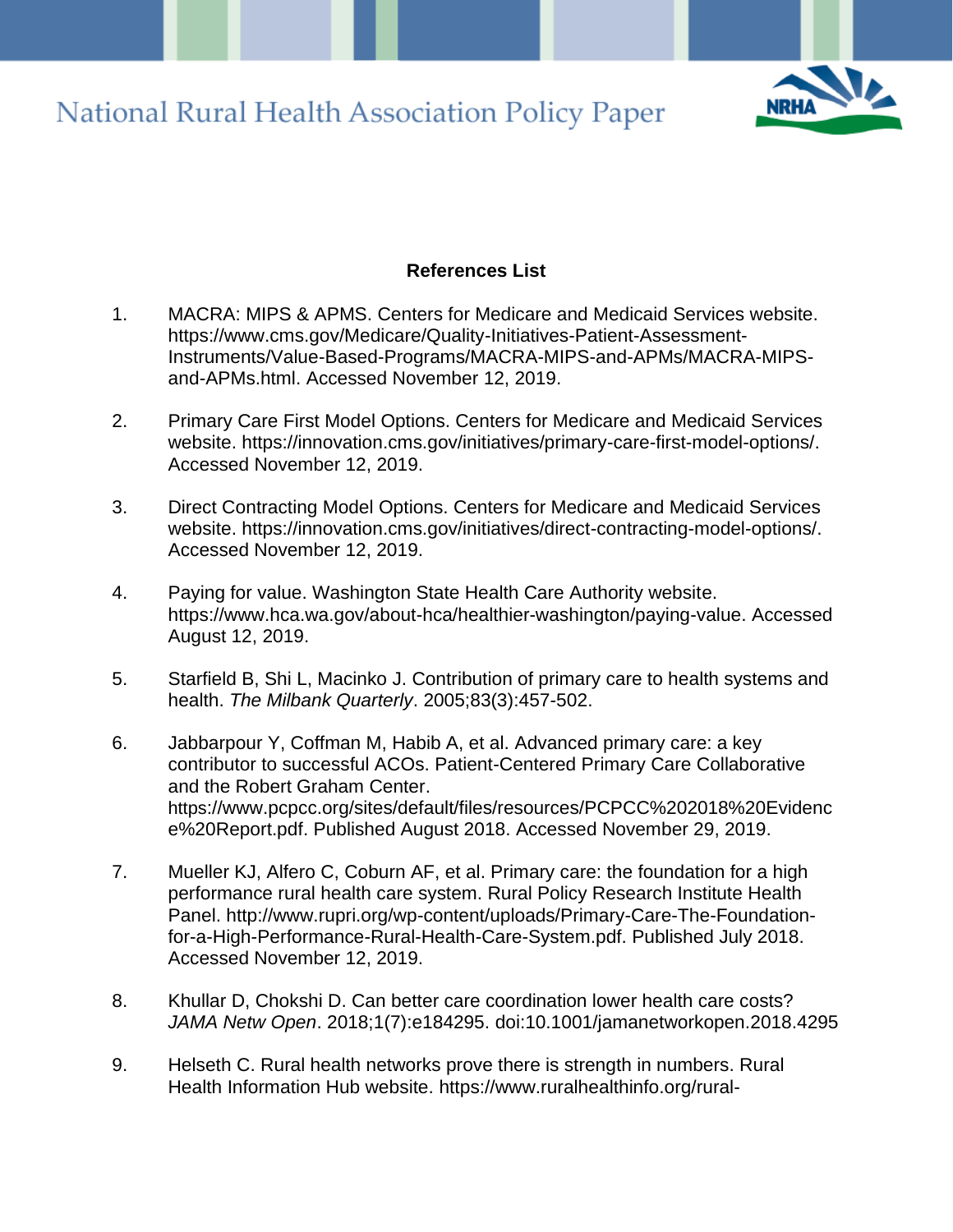

[monitor/rural-health-networks-strength-in-numbers/.](https://www.ruralhealthinfo.org/rural-monitor/rural-health-networks-strength-in-numbers/) Accessed November 12, 2019.

- 10. Doeksen GA, St Clair CF, Eilrich FC. Economic Impact of Rural Health Care. National Center for Rural Health Works. [http://ruralhealthworks.org/wp](http://ruralhealthworks.org/wp-content/uploads/2018/04/Summary-Economic-Impact-Rural-Health-FINAL-100716.pdf)[content/uploads/2018/04/Summary-Economic-Impact-Rural-Health-FINAL-](http://ruralhealthworks.org/wp-content/uploads/2018/04/Summary-Economic-Impact-Rural-Health-FINAL-100716.pdf)[100716.pdf.](http://ruralhealthworks.org/wp-content/uploads/2018/04/Summary-Economic-Impact-Rural-Health-FINAL-100716.pdf) Published October 2016. Accessed Dec 2, 2019.
- 11. [Health outside hospital walls.](https://ruralhealthvalue.public-health.uiowa.edu/files/Chadron-Health%20Outside%20Hospital%20Walls.pdf) Rural Health Value website. [https://ruralhealthvalue.public-health.uiowa.edu/files/Whole-Person%20Care.pdf.](https://ruralhealthvalue.public-health.uiowa.edu/files/Whole-Person%20Care.pdf) Published July 2016. Accessed November 12, 2019.
- 12. [Medical-legal partnership addresses social determinants of health.](https://ruralhealthvalue.public-health.uiowa.edu/files/FirstHealth-Medical-Legal-Partnership-2017.pdf) Rural Health Value website. [https://ruralhealthvalue.public-health.uiowa.edu/files/FirstHealth-](https://ruralhealthvalue.public-health.uiowa.edu/files/FirstHealth-Medical-Legal-Partnership-2017.pdf)[Medical-Legal-Partnership-2017.pdf.](https://ruralhealthvalue.public-health.uiowa.edu/files/FirstHealth-Medical-Legal-Partnership-2017.pdf) Published September 2017. Accessed November 12, 2019.
- 13. [Rural health network thrives on innovation in whole-person care.](https://ruralhealthvalue.public-health.uiowa.edu/files/Whole-Person%20Care.pdf) Rural Health Value website. [https://ruralhealthvalue.public-health.uiowa.edu/files/Whole-](https://ruralhealthvalue.public-health.uiowa.edu/files/Whole-Person%20Care.pdf)[Person%20Care.pdf.](https://ruralhealthvalue.public-health.uiowa.edu/files/Whole-Person%20Care.pdf) Published February 2019. Accessed November 12, 2019.
- 14. MacKinney AC, Ullrich F, Mueller K. Primary care clinician participation in the CMS Quality Payment Program. *RUPRI Center for Rural Health Policy Analysis*. Brief 2019-3. 2019. [https://rupri.public](https://rupri.public-health.uiowa.edu/publications/policybriefs/2019/QPP%20Participation.pdf)[health.uiowa.edu/publications/policybriefs/2019/QPP%20Participation.pdf.](https://rupri.public-health.uiowa.edu/publications/policybriefs/2019/QPP%20Participation.pdf) Accessed May 9, 2019.
- 15. Salako A, MacKinney AC, Ullrich F, Mueller K. Changes to the merit-based incentive payment system pertinent to small and rural practices. *RUPRI Center for Rural Health Policy Analysis*. Brief 2018-6. 2018. [https://rupri.public](https://rupri.public-health.uiowa.edu/publications/policybriefs/2018/MIPS%202018.pdf)[health.uiowa.edu/publications/policybriefs/2018/MIPS%202018.pdf.](https://rupri.public-health.uiowa.edu/publications/policybriefs/2018/MIPS%202018.pdf) Accessed May 9, 2019.
- 16. Rural healthcare quality. Rural Health Information Hub website. [https://www.ruralhealthinfo.org/topics/health-care-quality.](https://www.ruralhealthinfo.org/topics/health-care-quality) Accessed May 9, 2019.
- 17. Mueller KJ, Alfero C, Coburn AF, et al. Medicare value-based payment reform: priorities for transforming rural health systems. Rural Policy Research Institute Health Panel. [http://www.rupri.org/wp-content/uploads/FORHP-comments-km-](http://www.rupri.org/wp-content/uploads/FORHP-comments-km-DSR-PANEL-DOCUMENT_PRD_Review_112315.clean-4_sn-3.pdf)[DSR-PANEL-DOCUMENT\\_PRD\\_Review\\_112315.clean-4\\_sn-3.pdf.](http://www.rupri.org/wp-content/uploads/FORHP-comments-km-DSR-PANEL-DOCUMENT_PRD_Review_112315.clean-4_sn-3.pdf) Published November 2015. Accessed June 13, 2019.
- 18. Performance measurement for rural low-volume providers. National Quality Forum Rural Health Committee.